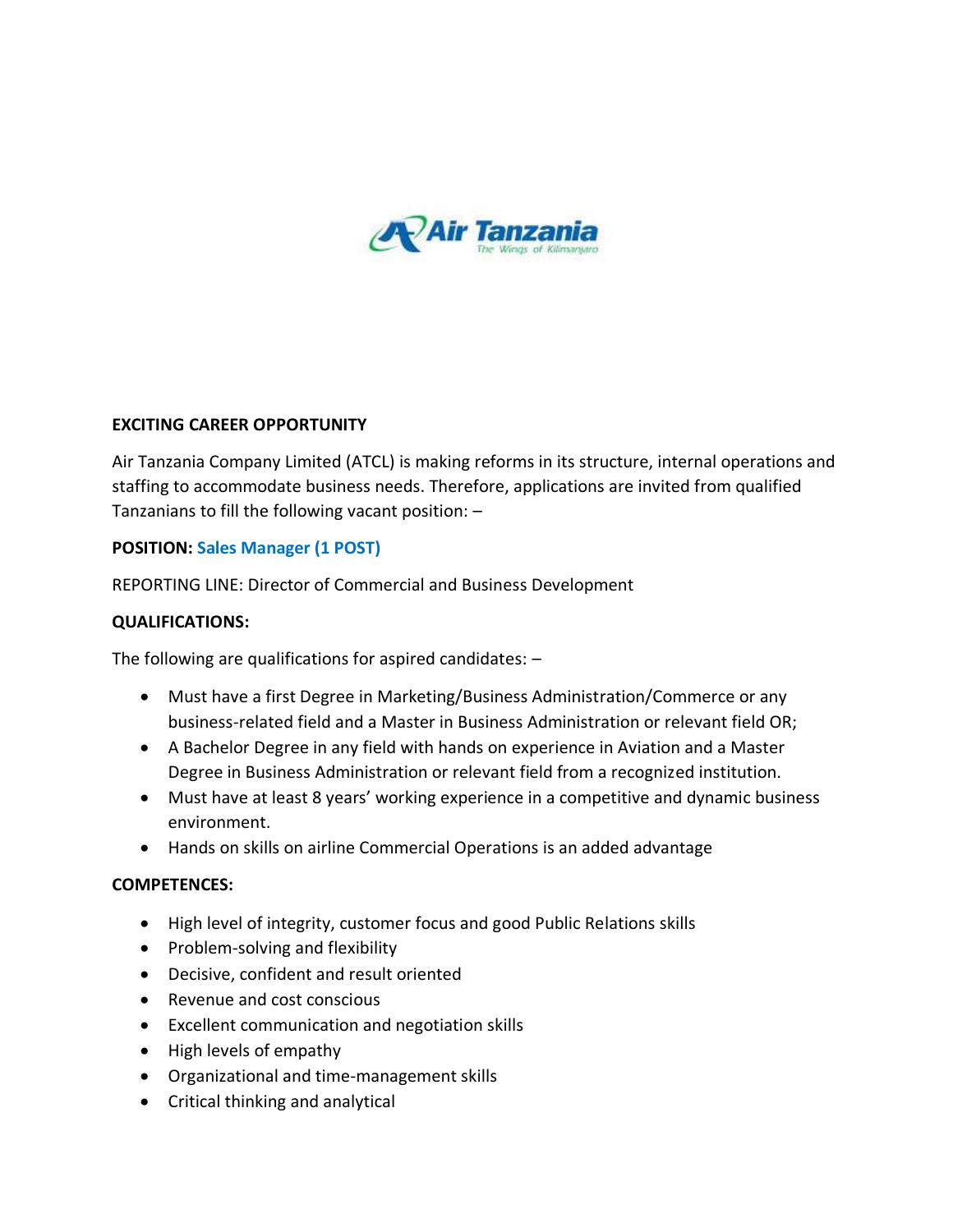• Strong ethical standards

## **DUTIES AND RESPONSIBILITIES.**

The holder of the position will perform the following duties and responsibilities:

- Develop execute and Drive passenger sales plan guarantee exposure of Air Tanzania's product facilitating delivery of the company's sales targets and business objectives
- Lead, direct, manage, and motivate sales team in order to achieve and ensure maximum sales, based on the growth strategy of Air Tanzania
- Conduct analysis of business environment to facilitate timely response to develop market trend to maximize on opportunities that arise and minimize adverse impact on a company sale
- Ensure product and promotional plan are understood and implemented to the greatest impact on the company sales
- Monitor competitors' activities, evaluate, recommend competitive strategy and pricing level to deliver expected yield, margin and revenue targets.
- Ensure all travelling agents and corporate customers are prioritized, regular visited and professional handled by the sales team to increase revenue and gained market share.
- Identify and allocate resources on what needs to be done by station coordinators/sales executives to cover territory and travel agents effectively
- Manage travel trade relationship, review travel trade developments and suggest appropriate modification in the sales policy to ensure profitability
- Prepare weekly, monthly and annual sales reports
- Provide inputs and participate in the identification and progress of new business opportunity for revenue growth (through special prorate/interline agreements/partnership etc)
- Participate in ATCL's passengers' revenue budget process for the assigned territory
- Assess and propose appropriate incentives schemes to travel agents, corporate travel, and travel trade to enhance productivity, efficiency and maximization of revenue
- Conduct and coordinate annual performance review for all station/sales executives whilst constantly reviewing training development needs skills and abilities
- Resolve operational and reservations issues from travel agent related product or disruption or customer complaints involving individual sales personnel, including addressing any disciplinary problem that may develop within the sales team.
- Develop and monitor expenditure budget/actual and control costs
- Develop and maintain customer profile database and records
- Liaise with marketing and tariffs units and other passengers service-related department of ATCL's to ensure well integrated sales efforts
- Perform any other official duties that may be assigned by supervisor

# **TERMS AND CONDITIONS:**